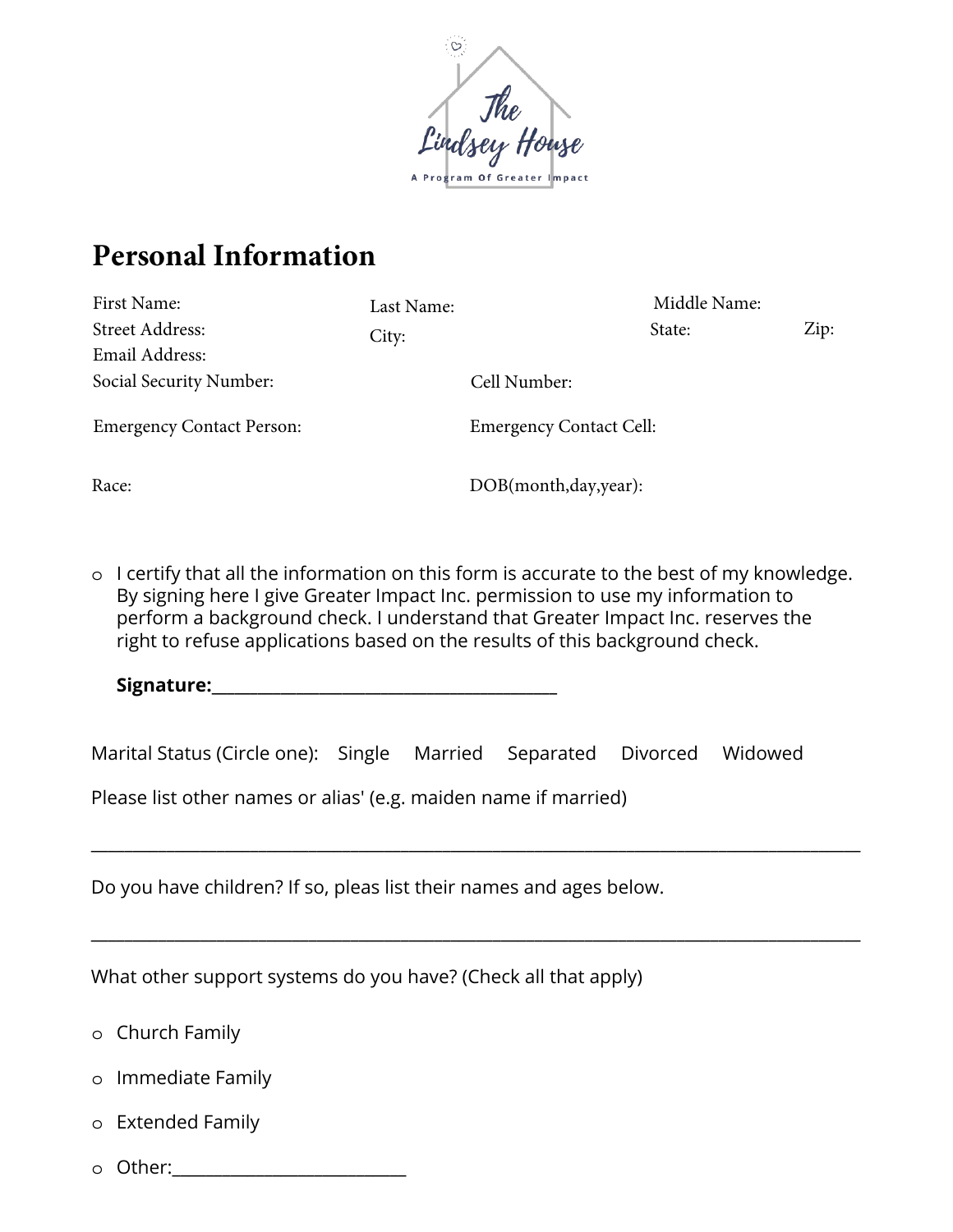## **Share Your Story**

How long have you been using alcohol and/or drugs?

How do you identify yourself?

- o Alcoholic
- o Drug addicted
- o Alcoholic & Drug addicted
- o Other

List all the drugs you have used in the last 3 years.

Last drug used and when? (This information will be used to determine urinalysis in the future, so be 100% honest)

\_\_\_\_\_\_\_\_\_\_\_\_\_\_\_\_\_\_\_\_\_\_\_\_\_\_\_\_\_\_\_\_\_\_\_\_\_\_\_\_\_\_\_\_\_\_\_\_\_\_\_\_\_\_\_\_\_\_\_\_\_\_\_\_\_\_\_\_\_\_\_\_\_\_\_\_\_\_\_\_\_\_\_\_\_\_\_\_\_\_\_\_\_\_\_

\_\_\_\_\_\_\_\_\_\_\_\_\_\_\_\_\_\_\_\_\_\_\_\_\_\_\_\_\_\_\_\_\_\_\_\_\_\_\_\_\_\_\_\_\_\_\_\_\_\_\_\_\_\_\_\_\_\_\_\_\_\_\_\_\_\_\_\_\_\_\_\_\_\_\_\_\_\_\_\_\_\_\_\_\_\_\_\_\_\_\_\_\_\_\_

\_\_\_\_\_\_\_\_\_\_\_\_\_\_\_\_\_\_\_\_\_\_\_\_\_\_\_\_\_\_\_\_\_\_\_\_\_\_\_\_\_\_\_\_\_\_\_\_\_\_\_\_\_\_\_\_\_\_\_\_\_\_\_\_\_\_\_\_\_\_\_\_\_\_\_\_\_\_\_\_\_\_\_\_\_\_\_\_\_\_\_\_\_\_\_

\_\_\_\_\_\_\_\_\_\_\_\_\_\_\_\_\_\_\_\_\_\_\_\_\_\_\_\_\_\_\_\_\_\_\_\_\_\_\_\_\_\_\_\_\_\_\_\_\_\_\_\_\_\_\_\_\_\_\_\_\_\_\_\_\_\_\_\_\_\_\_\_\_\_\_\_\_\_\_\_\_\_\_\_\_\_\_\_\_\_\_\_\_\_\_

\_\_\_\_\_\_\_\_\_\_\_\_\_\_\_\_\_\_\_\_\_\_\_\_\_\_\_\_\_\_\_\_\_\_\_\_\_\_\_\_\_\_\_\_\_\_\_\_\_\_\_\_\_\_\_\_\_\_\_\_\_\_\_\_\_\_\_\_\_\_\_\_\_\_\_\_\_\_\_\_\_\_\_\_\_\_\_\_\_\_\_\_\_\_\_

\_\_\_\_\_\_\_\_\_\_\_\_\_\_\_\_\_\_\_\_\_\_\_\_\_\_\_\_\_\_\_\_\_\_\_\_\_\_\_\_\_\_\_\_\_\_\_\_\_\_\_\_\_\_\_\_\_\_\_\_\_\_\_\_\_\_\_\_\_\_\_\_\_\_\_\_\_\_\_\_\_\_\_\_\_\_\_\_\_\_\_\_\_\_\_

\_\_\_\_\_\_\_\_\_\_\_\_\_\_\_\_\_\_\_\_\_\_\_\_\_\_\_\_\_\_\_\_\_\_\_\_\_\_\_\_\_\_\_\_\_\_\_\_\_\_\_\_\_\_\_\_\_\_\_\_\_\_\_\_\_\_\_\_\_\_\_\_\_\_\_\_\_\_\_\_\_\_\_\_\_\_\_\_\_\_\_\_\_\_\_

\_\_\_\_\_\_\_\_\_\_\_\_\_\_\_\_\_\_\_\_\_\_\_\_\_\_\_\_\_\_\_\_\_\_\_\_\_\_\_\_\_\_\_\_\_\_\_\_\_\_\_\_\_\_\_\_\_\_\_\_\_\_\_\_\_\_\_\_\_\_\_\_\_\_\_\_\_\_\_\_\_\_\_\_\_\_\_\_\_\_\_\_\_\_\_

\_\_\_\_\_\_\_\_\_\_\_\_\_\_\_\_\_\_\_\_\_\_\_\_\_\_\_\_\_\_\_\_\_\_\_\_\_\_\_\_\_\_\_\_\_\_\_\_\_\_\_\_\_\_\_\_\_\_\_\_\_\_\_\_\_\_\_\_\_\_\_\_\_\_\_\_\_\_\_\_\_\_\_\_\_\_\_\_\_\_\_\_\_\_\_ \_\_\_\_\_\_\_\_\_\_\_\_\_\_\_\_\_\_\_\_\_\_\_\_\_\_\_\_\_\_\_\_\_\_\_\_\_\_\_\_\_\_\_\_\_\_\_\_\_\_\_\_\_\_\_\_\_\_\_\_\_\_\_\_\_\_\_\_\_\_\_\_\_\_\_\_\_\_\_\_\_\_\_\_\_\_\_\_\_\_\_\_\_\_\_

\_\_\_\_\_\_\_\_\_\_\_\_\_\_\_\_\_\_\_\_\_\_\_\_\_\_\_\_\_\_\_\_\_\_\_\_\_\_\_\_\_\_\_\_\_\_\_\_\_\_\_\_\_\_\_\_\_\_\_\_\_\_\_\_\_\_\_\_\_\_\_\_\_\_\_\_\_\_\_\_\_\_\_\_\_\_\_\_\_\_\_\_\_\_\_

What is your Sobriety Date? (the date of the first day 100% without drugs or alcohol)  $\frac{\frac{1}{2}$  /  $\frac{1}{2}$  /  $\frac{1}{2}$  /  $\frac{1}{2}$  /  $\frac{1}{2}$  /  $\frac{1}{2}$  /  $\frac{1}{2}$  /  $\frac{1}{2}$  /  $\frac{1}{2}$  /  $\frac{1}{2}$  /  $\frac{1}{2}$  /  $\frac{1}{2}$  /  $\frac{1}{2}$  /  $\frac{1}{2}$  /  $\frac{1}{2}$  /  $\frac{1}{2}$  /  $\frac{1}{2}$  /  $\frac{1}{2}$  /  $\frac$ 

Do you have a history of seizures?

Probation Officer (Name & Phone Number)

Attorney (Name & Phone Number)

12-Step Sponsor (Name & Phone Number)

Counselor (Name & Phone Number)

Doctor (Name & Phone Number)

CPS Case Manager (Name & Phone Number)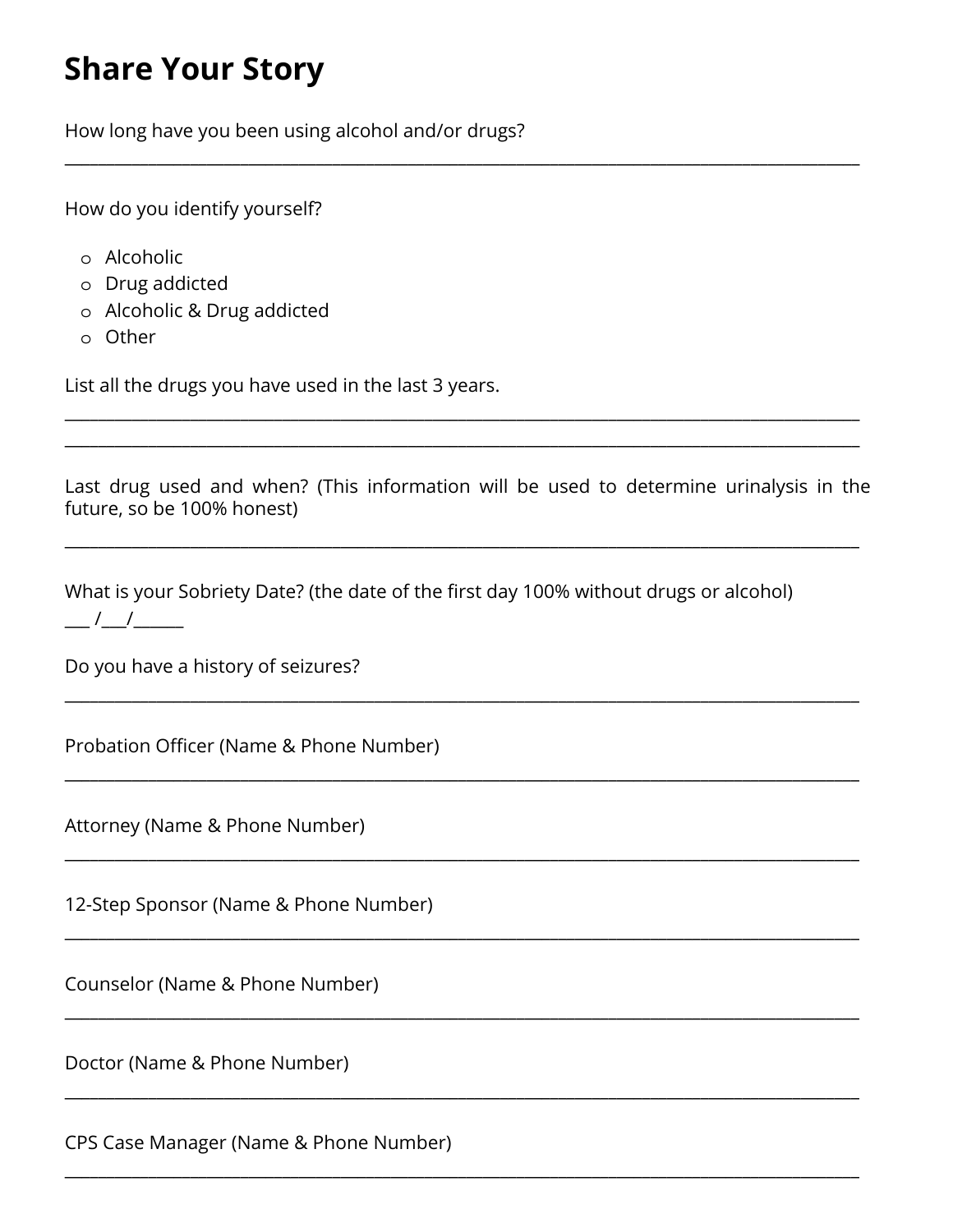Prior Treatment Facility Centers

Do you have any mental health issues or diagnosis?

Do you have any known medical illnesses or disabilities?

Have you been prescribed any medications in the last 6 months? If so, which medications?

\_\_\_\_\_\_\_\_\_\_\_\_\_\_\_\_\_\_\_\_\_\_\_\_\_\_\_\_\_\_\_\_\_\_\_\_\_\_\_\_\_\_\_\_\_\_\_\_\_\_\_\_\_\_\_\_\_\_\_\_\_\_\_\_\_\_\_\_\_\_\_\_\_\_\_\_\_\_\_\_\_\_\_\_\_\_\_\_\_\_\_\_\_\_\_\_

\_\_\_\_\_\_\_\_\_\_\_\_\_\_\_\_\_\_\_\_\_\_\_\_\_\_\_\_\_\_\_\_\_\_\_\_\_\_\_\_\_\_\_\_\_\_\_\_\_\_\_\_\_\_\_\_\_\_\_\_\_\_\_\_\_\_\_\_\_\_\_\_\_\_\_\_\_\_\_\_\_\_\_\_\_\_\_\_\_\_\_\_\_\_\_\_

\_\_\_\_\_\_\_\_\_\_\_\_\_\_\_\_\_\_\_\_\_\_\_\_\_\_\_\_\_\_\_\_\_\_\_\_\_\_\_\_\_\_\_\_\_\_\_\_\_\_\_\_\_\_\_\_\_\_\_\_\_\_\_\_\_\_\_\_\_\_\_\_\_\_\_\_\_\_\_\_\_\_\_\_\_\_\_\_\_\_\_\_\_\_\_\_

\_\_\_\_\_\_\_\_\_\_\_\_\_\_\_\_\_\_\_\_\_\_\_\_\_\_\_\_\_\_\_\_\_\_\_\_\_\_\_\_\_\_\_\_\_\_\_\_\_\_\_\_\_\_\_\_\_\_\_\_\_\_\_\_\_\_\_\_\_\_\_\_\_\_\_\_\_\_\_\_\_\_\_\_\_\_\_\_\_\_\_\_\_\_\_\_ \_\_\_\_\_\_\_\_\_\_\_\_\_\_\_\_\_\_\_\_\_\_\_\_\_\_\_\_\_\_\_\_\_\_\_\_\_\_\_\_\_\_\_\_\_\_\_\_\_\_\_\_\_\_\_\_\_\_\_\_\_\_\_\_\_\_\_\_\_\_\_\_\_\_\_\_\_\_\_\_\_\_\_\_\_\_\_\_\_\_\_\_\_\_\_\_ \_\_\_\_\_\_\_\_\_\_\_\_\_\_\_\_\_\_\_\_\_\_\_\_\_\_\_\_\_\_\_\_\_\_\_\_\_\_\_\_\_\_\_\_\_\_\_\_\_\_\_\_\_\_\_\_\_\_\_\_\_\_\_\_\_\_\_\_\_\_\_\_\_\_\_\_\_\_\_\_\_\_\_\_\_\_\_\_\_\_\_\_\_\_\_\_ \_\_\_\_\_\_\_\_\_\_\_\_\_\_\_\_\_\_\_\_\_\_\_\_\_\_\_\_\_\_\_\_\_\_\_\_\_\_\_\_\_\_\_\_\_\_\_\_\_\_\_\_\_\_\_\_\_\_\_\_\_\_\_\_\_\_\_\_\_\_\_\_\_\_\_\_\_\_\_\_\_\_\_\_\_\_\_\_\_\_\_\_\_\_\_\_ \_\_\_\_\_\_\_\_\_\_\_\_\_\_\_\_\_\_\_\_\_\_\_\_\_\_\_\_\_\_\_\_\_\_\_\_\_\_\_\_\_\_\_\_\_\_\_\_\_\_\_\_\_\_\_\_\_\_\_\_\_\_\_\_\_\_\_\_\_\_\_\_\_\_\_\_\_\_\_\_\_\_\_\_\_\_\_\_\_\_\_\_\_\_\_\_

\_\_\_\_\_\_\_\_\_\_\_\_\_\_\_\_\_\_\_\_\_\_\_\_\_\_\_\_\_\_\_\_\_\_\_\_\_\_\_\_\_\_\_\_\_\_\_\_\_\_\_\_\_\_\_\_\_\_\_\_\_\_\_\_\_\_\_\_\_\_\_\_\_\_\_\_\_\_\_\_\_\_\_\_\_\_\_\_\_\_\_\_\_\_\_\_

\_\_\_\_\_\_\_\_\_\_\_\_\_\_\_\_\_\_\_\_\_\_\_\_\_\_\_\_\_\_\_\_\_\_\_\_\_\_\_\_\_\_\_\_\_\_\_\_\_\_\_\_\_\_\_\_\_\_\_\_\_\_\_\_\_\_\_\_\_\_\_\_\_\_\_\_\_\_\_\_\_\_\_\_\_\_\_\_\_\_\_\_\_\_\_\_

\_\_\_\_\_\_\_\_\_\_\_\_\_\_\_\_\_\_\_\_\_\_\_\_\_\_\_\_\_\_\_\_\_\_\_\_\_\_\_\_\_\_\_\_\_\_\_\_\_\_\_\_\_\_\_\_\_\_\_\_\_\_\_\_\_\_\_\_\_\_\_\_\_\_\_\_\_\_\_\_\_\_\_\_\_\_\_\_\_\_\_\_\_\_\_\_

Are you required to register for any purpose? If so, for what?

Are there any restraining orders against or by you?

Are you receiving income from any of the sources listed below? (Check all that apply)

- o Employment
- o Disability
- o Unemployment o Retirement
- o TANF
- o SNAP
- o Maintenance/Alimony
- o Child Support
- o Student Loans, Grants, Scholarships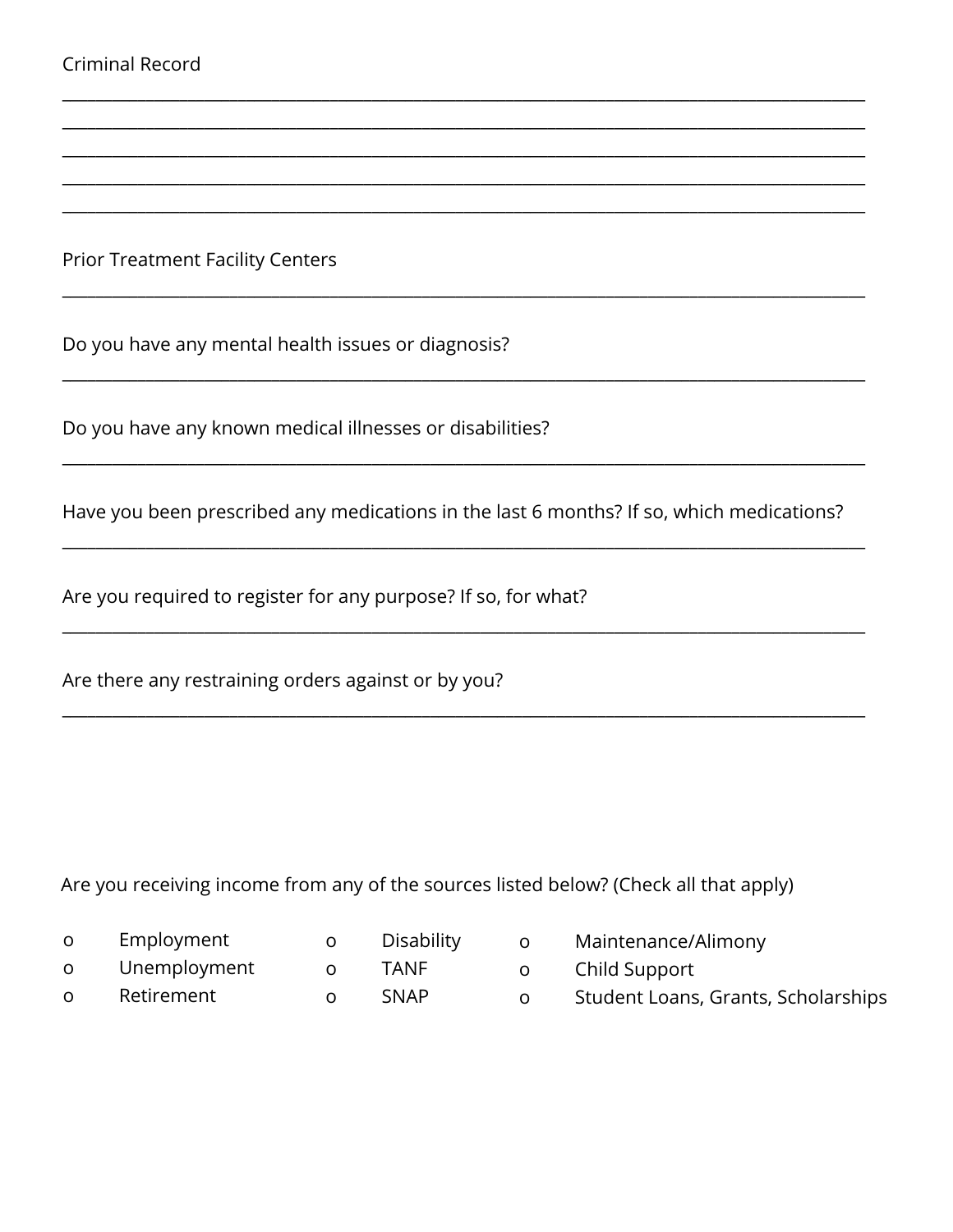If you stated you have employment please provide place of employment, name and phone number of supervisor or owner of establishment.

\_\_\_\_\_\_\_\_\_\_\_\_\_\_\_\_\_\_\_\_\_\_\_\_\_\_\_\_\_\_\_\_\_\_\_\_\_\_\_\_\_\_\_\_\_\_\_\_\_\_\_\_\_\_\_\_\_\_\_\_\_\_\_\_\_\_\_\_\_\_\_\_\_\_\_\_\_\_\_\_\_

\_\_\_\_\_\_\_\_\_\_\_\_\_\_\_\_\_\_\_\_\_\_\_\_\_\_\_\_\_\_\_\_\_\_\_\_\_\_\_\_\_\_\_\_\_\_\_\_\_\_\_\_\_\_\_\_\_\_\_\_\_\_\_\_\_\_\_\_\_\_\_\_\_\_\_\_\_\_\_\_\_

\_\_\_\_\_\_\_\_\_\_\_\_\_\_\_\_\_\_\_\_\_\_\_\_\_\_\_\_\_\_\_\_\_\_\_\_\_\_\_\_\_\_\_\_\_\_\_\_\_\_\_\_\_\_\_\_\_\_\_\_\_\_\_\_\_\_\_\_\_\_\_\_\_\_\_\_\_\_\_\_\_

\_\_\_\_\_\_\_\_\_\_\_\_\_\_\_\_\_\_\_\_\_\_\_\_\_\_\_\_\_\_\_\_\_\_\_\_\_\_\_\_\_\_\_\_\_\_\_\_\_\_\_\_\_\_\_\_\_\_\_\_\_\_\_\_\_\_\_\_\_\_\_\_\_\_\_\_\_\_\_\_\_

\_\_\_\_\_\_\_\_\_\_\_\_\_\_\_\_\_\_\_\_\_\_\_\_\_\_\_\_\_\_\_\_\_\_\_\_\_\_\_\_\_\_\_\_\_\_\_\_\_\_\_\_\_\_\_\_\_\_\_\_\_\_\_\_\_\_\_\_\_\_\_\_\_\_\_\_\_\_\_\_\_

\_\_\_\_\_\_\_\_\_\_\_\_\_\_\_\_\_\_\_\_\_\_\_\_\_\_\_\_\_\_\_\_\_\_\_\_\_\_\_\_\_\_\_\_\_\_\_\_\_\_\_\_\_\_\_\_\_\_\_\_\_\_\_\_\_\_\_\_\_\_\_\_\_\_\_\_\_\_\_\_\_

\_\_\_\_\_\_\_\_\_\_\_\_\_\_\_\_\_\_\_\_\_\_\_\_\_\_\_\_\_\_\_\_\_\_\_\_\_\_\_\_\_\_\_\_\_\_\_\_\_\_\_\_\_\_\_\_\_\_\_\_\_\_\_\_\_\_\_\_\_\_\_\_\_\_\_\_\_\_\_\_\_

\_\_\_\_\_\_\_\_\_\_\_\_\_\_\_\_\_\_\_\_\_\_\_\_\_\_\_\_\_\_\_\_\_\_\_\_\_\_\_\_\_\_\_\_\_\_\_\_\_\_\_\_\_\_\_\_\_\_\_\_\_\_\_\_\_\_\_\_\_\_\_\_\_\_\_\_\_\_\_\_\_

Is that anything more that you would like to share with us?

## **Release of Information**

I certify the information I have stated is true and correct. I understand that any deliberate misrepresentation of information may subject me to denial of assistance.

I hereby authorize the release of information to Greater Impact Inc. I permit Greater Impact Inc. to discuss my case with other agencies, businesses, churches, attorneys, individuals and others deemed necessary at the discretion of Greater Impact Inc. to verify the application information and/or identify additional sources of assistance.

| Signature: |  |
|------------|--|
|            |  |